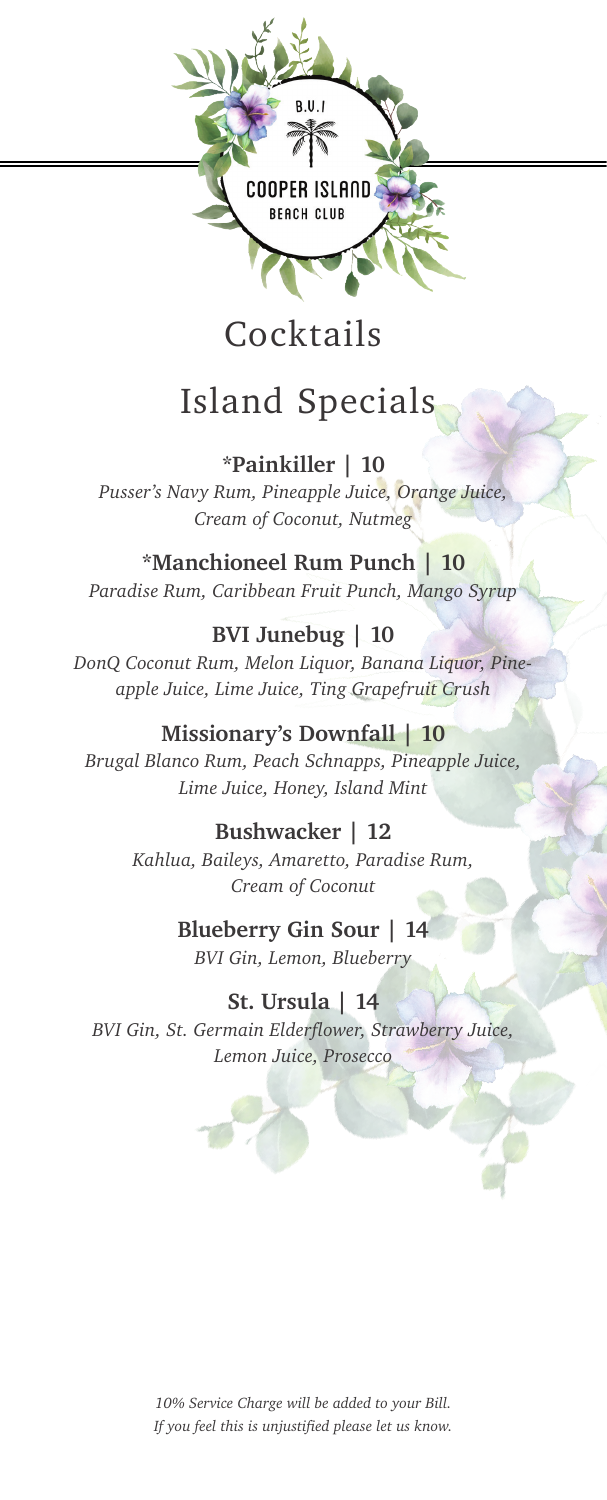

## Cocktails

## Classics

**Pina Colada | 10** *DonQ Coconut Rum, Malibu, Pineapple Juice, Cream of Coconut*

**French Martini | 10** *Stoli Vanilla Vodka, Chambord, Pineapple Juice*

**Strawberry Daiquiri | 10** *Brugal Blanco Rum, Lime, Strawberry Puree*

**\*Dark & Stormy | 10** *Gosling Black Seal Rum, Lime Juice, Angostura Bitters, Ginger Beer*

**Tommy's Margarita | 12** *Mi Campo Blanco Tequila, Lime Juice, Agave Syrup*

**Espresso Martini | 12** *Stoli Vanilla Vodka, Kahlua, Homemade Cold Brew, Dark Cacao*

**Rasberry Collins | 12** *Hendricks Gin, Chambord, Lemon Juice, Sugar, Club Soda*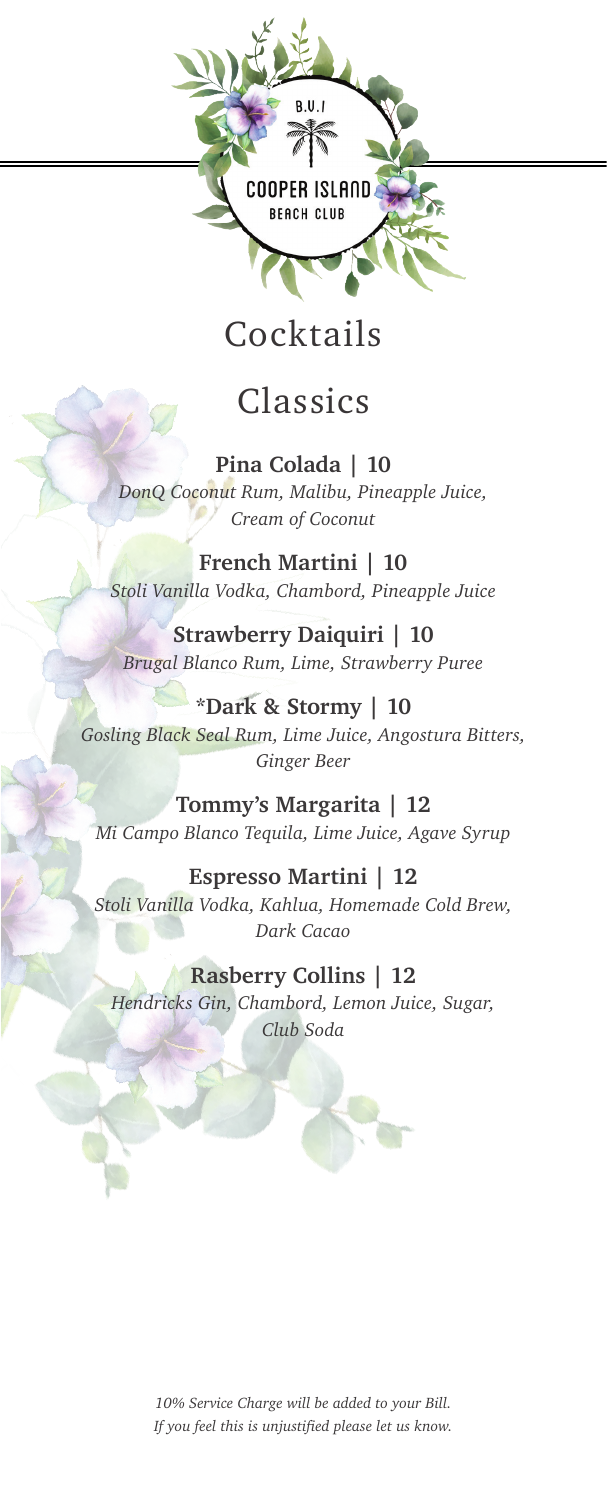

## Cooper's Brewing Co.

Through the picture window in the Coffee Shop you can see our brewing room - with stainless steel kettle, mash tun, whirlpool and 5x 500L fermentation vessels. We usually have 6 craft beers on tap - Lager, Pilsner, IPA and seasonal beers such as Wheat, Octoberfest and Stout.

#### **Everyday Lager | 6**

*Traditional German-Style "Helles", Light & Golden Lager with mild Bitterness, Light, Crisp and Refreshing, 4.5%* 

#### **Sunset Pilsner | 6**

*The slightly bitter Brother of our "Lager", the Pilsner carries aromas of Melon, Elderflower and baked Bread. Bitter, Crisp and Fruity, 5.5%*

#### **Turtle IPA | 6**

*Based on a West-Coast American IPA, Light Amber with strong Aromas of Pine, Grapefruit and Pineapple, Bitter, Fruity and Intense, 6.0%*

**Please ask our staff for current seasonal craft beers specials!**



**BRITISH VIRGIN ISLANDS**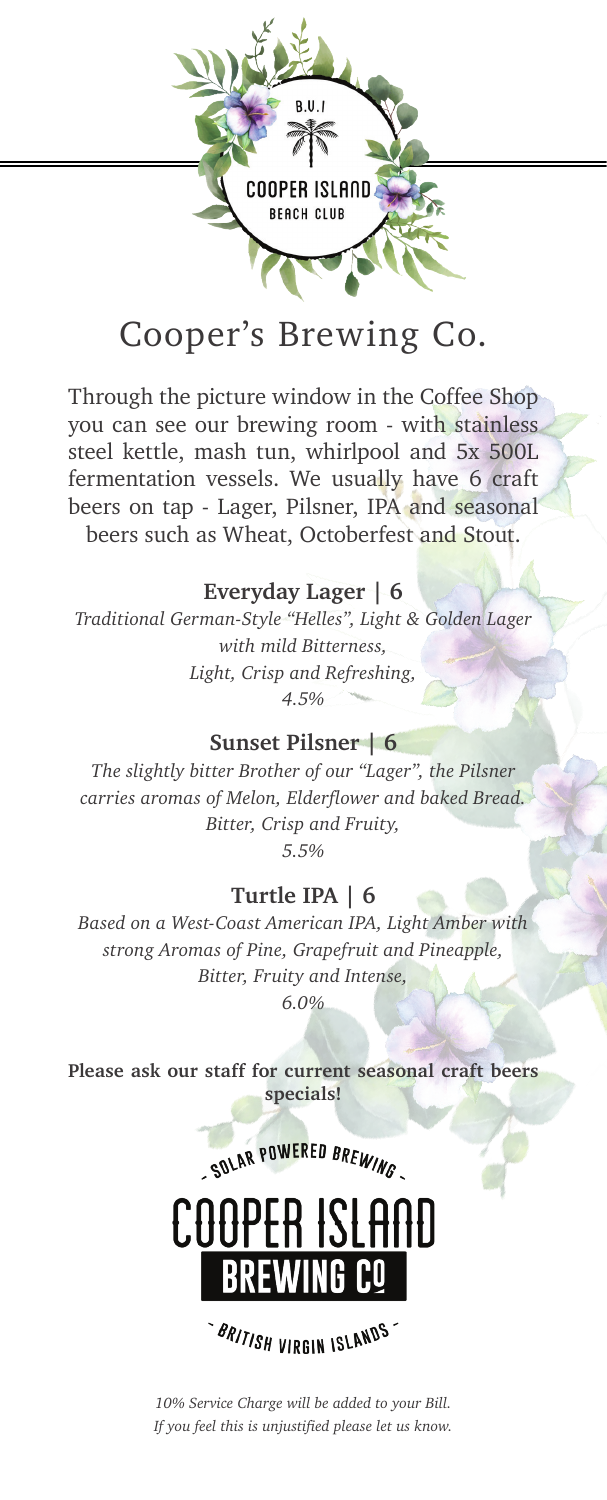# Happy Hour (3-5PM)

**COOPER ISLAND BEACH CLUB** 

**All (\*) Cocktails | 5 All (\*) draft Beers | 3**

# WINE LIST

### Sparkling Wine

**Santa Margherita Prosecco Brut 10|40** *(Eco-friendly, Vegan Friendly, Solar Powered) Valdobbiadene, Italy* 

**Bollinger Special Cuvee Brut | 120** *Champagne, France* 

> **Dom Perignon Brut | 400** *Champagne, France 2009*

### Rose

**Maison Charlotte Rose 9|38** *Saint-Tropez, France 2019*

**Clos Beylesse | 80** *Domaine de l'Abbaye Syrah, Grenache & Cinsault Cotes de Provence, France 2018*

#### **Domaine OTT | 140**

*Chateau De Selle, Cotes de Provence, France 2018*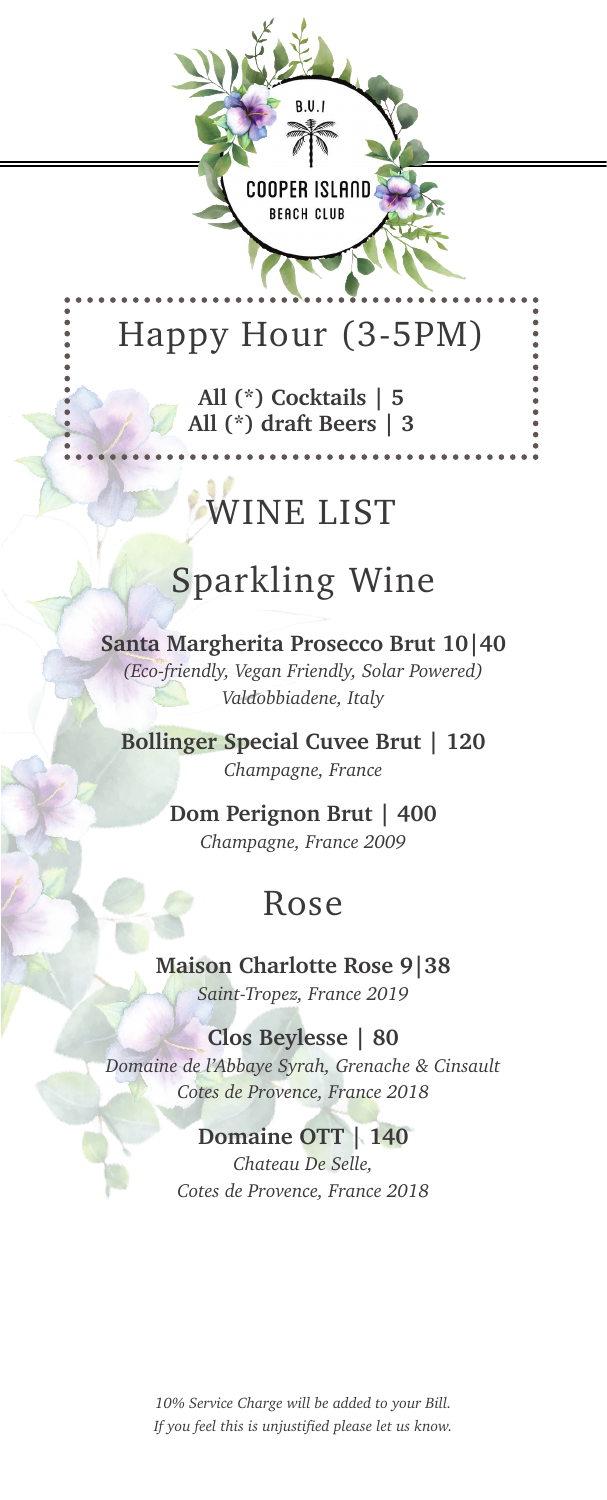

## White Wines

**Little Rock Blanc 9|38** *Semillon, Viognier, Chardonnay & Sauvignon Blanc Mont Rochelle, Franschoek, South Africa 2016*

**Cooper's Creek 10|42** *Sauvignon Blanc, Marlborough, New Zealand*

> **Wente Morning Fog |45** *Chardonnay, California, USA 2020*

**Ste Chateau Michelle |48** *Riesling, Columbia Valley, USA 2020*

**Santa Margherita |48** *Pinot Grigio, Eco-friendly, Vegan & Solar Powered Trentino-Alto Adige, Italy 2020*

**Duckpond |70** *Pinot Gris, Willamette Valley, Oregon, USA 2019*

**Sancerre Les Baronnes |90** *Sauvignon Blanc, Loire Valley, France 2020*